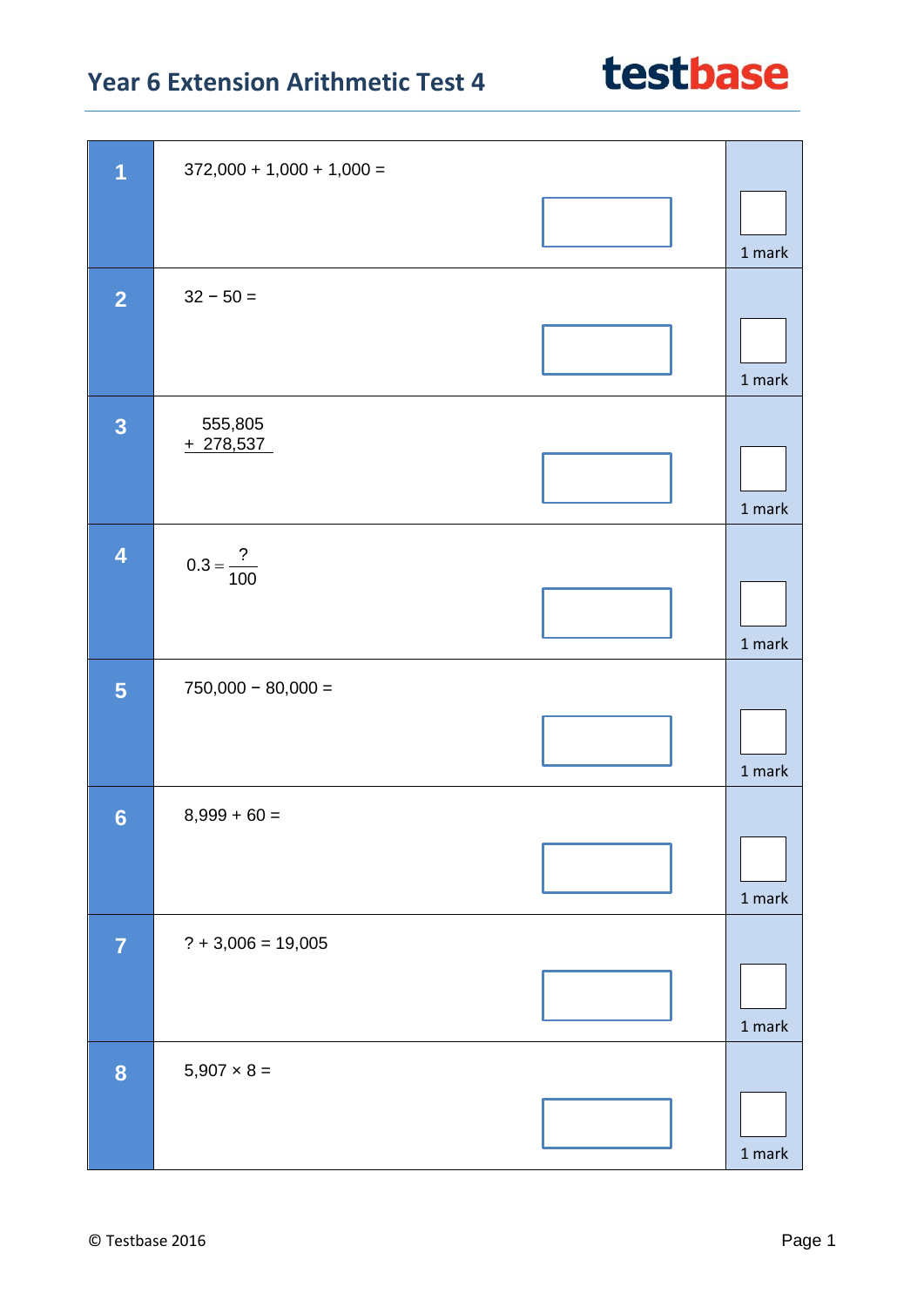| 9    | $3,600 \div 6 =$      |          |
|------|-----------------------|----------|
|      |                       | 1 mark   |
| 10   | $400,102 - 87,885 =$  |          |
|      |                       | 1 mark   |
| 11   | $3,686 \div 8 =$      |          |
|      |                       | 1 mark   |
| $12$ | $4 \times 1100 =$     |          |
|      |                       | 1 mark   |
| 13   | $80 \times 80 - 30 =$ |          |
|      |                       | 1 mark   |
| 14   | $50 \times 700 =$     |          |
|      |                       | $1$ mark |
| 15   | $5,500 \div 500 =$    |          |
|      |                       | $1$ mark |
| 16   | $70 + 2 \times 48 =$  |          |
|      |                       | $1$ mark |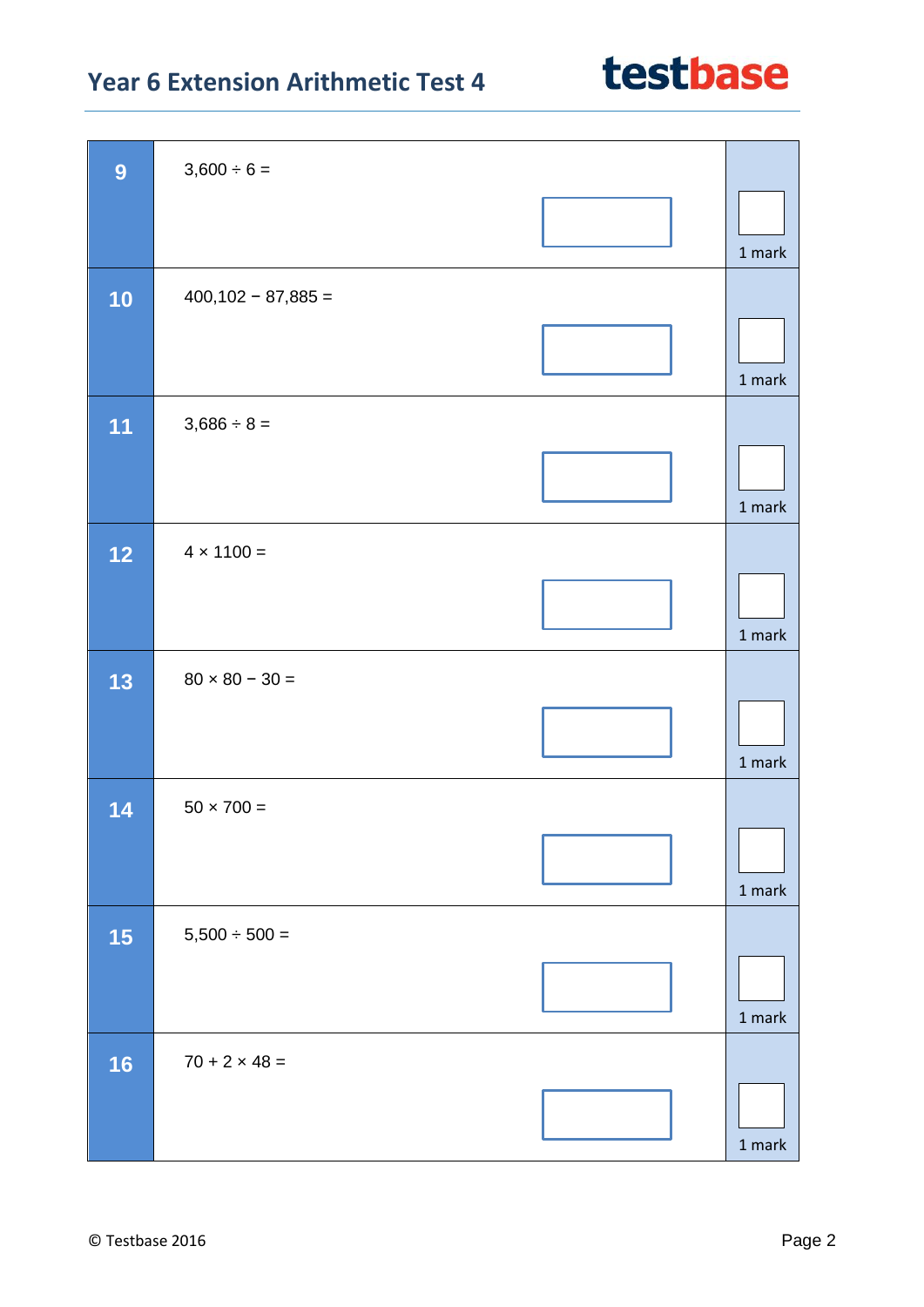| 17        | $21.06 + 1.944 =$                  |               |
|-----------|------------------------------------|---------------|
|           |                                    | 1 mark        |
| 18        | 2.309<br>$x$ 8                     | 1 mark        |
| 19        | $\frac{1}{2} \times \frac{1}{4} =$ | 1 mark        |
| <b>20</b> | $567.01 \times 100 =$              | 1 mark        |
| 21        | $4^2 + 7^2 + 5^3 =$                | 1 mark        |
| 22        | $0.7 \times 9 =$                   | 1 mark        |
| 23        | $\frac{5}{6} + \frac{11}{12} =$    | 1 mark        |
| 24        | $256.92 - 39.043 =$                | $1$ mark $\,$ |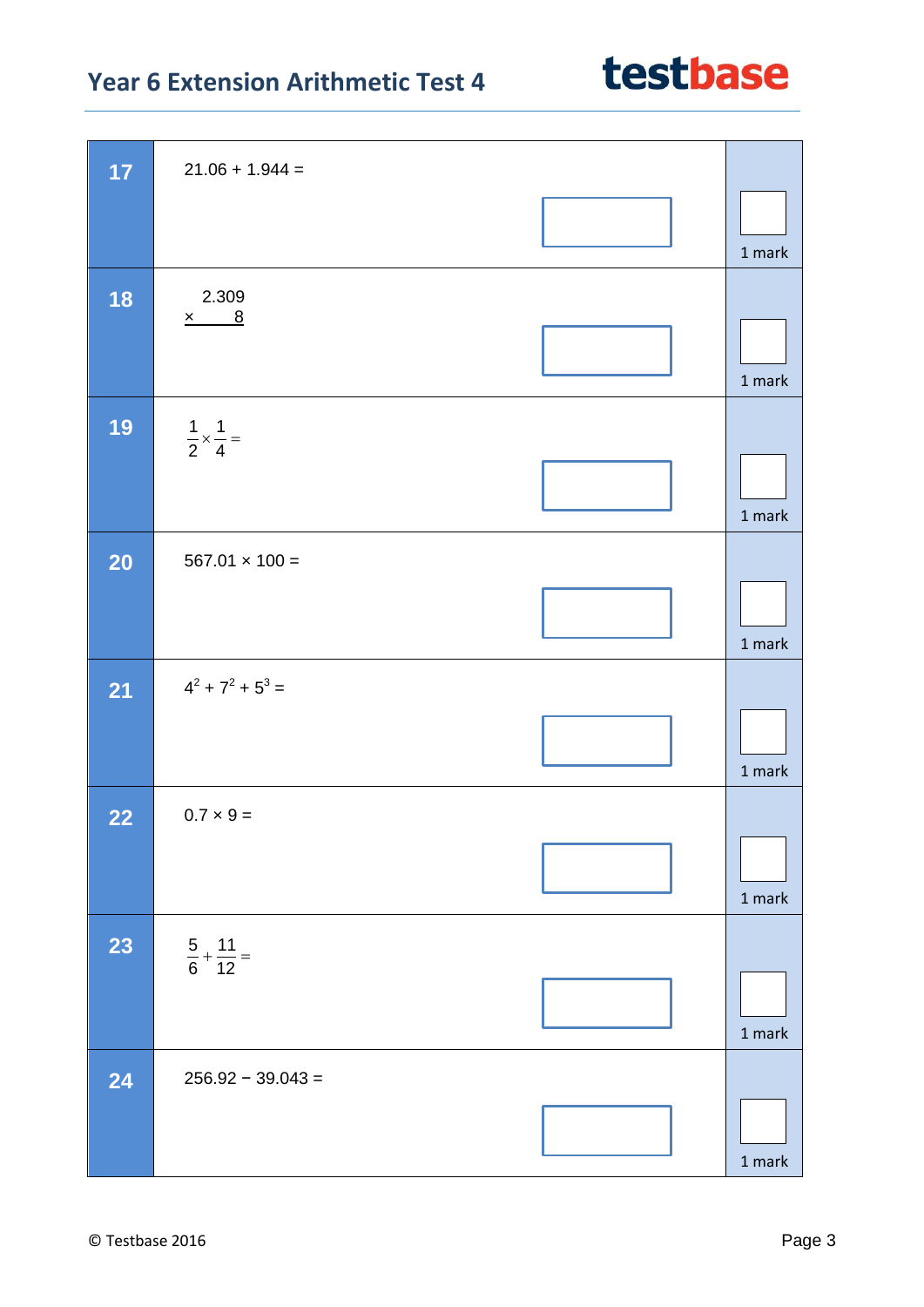| <b>25</b> | $6.7 \div 1000 =$       |                                   |
|-----------|-------------------------|-----------------------------------|
|           |                         | 1 mark                            |
| <b>26</b> | 928<br>$\times$ 76      |                                   |
|           |                         | 2 marks                           |
| <b>27</b> | $\frac{2}{3} \div 2 =$  |                                   |
|           |                         | 1 mark                            |
| <b>28</b> | $65\% = \frac{?}{20}$   |                                   |
|           |                         | 1 mark                            |
| <b>29</b> | 89% of $250 =$          |                                   |
|           |                         | 1 mark                            |
| 30        | 1974                    |                                   |
|           | 83<br>$\underline{x}$   | 2 marks                           |
| 31        | $37.8 \div 4 =$         |                                   |
|           |                         | 1 mark                            |
| 32        | $180 - 78 \div 2 + 4 =$ |                                   |
|           |                         | $1 \ensuremath{\, \mathrm{mark}}$ |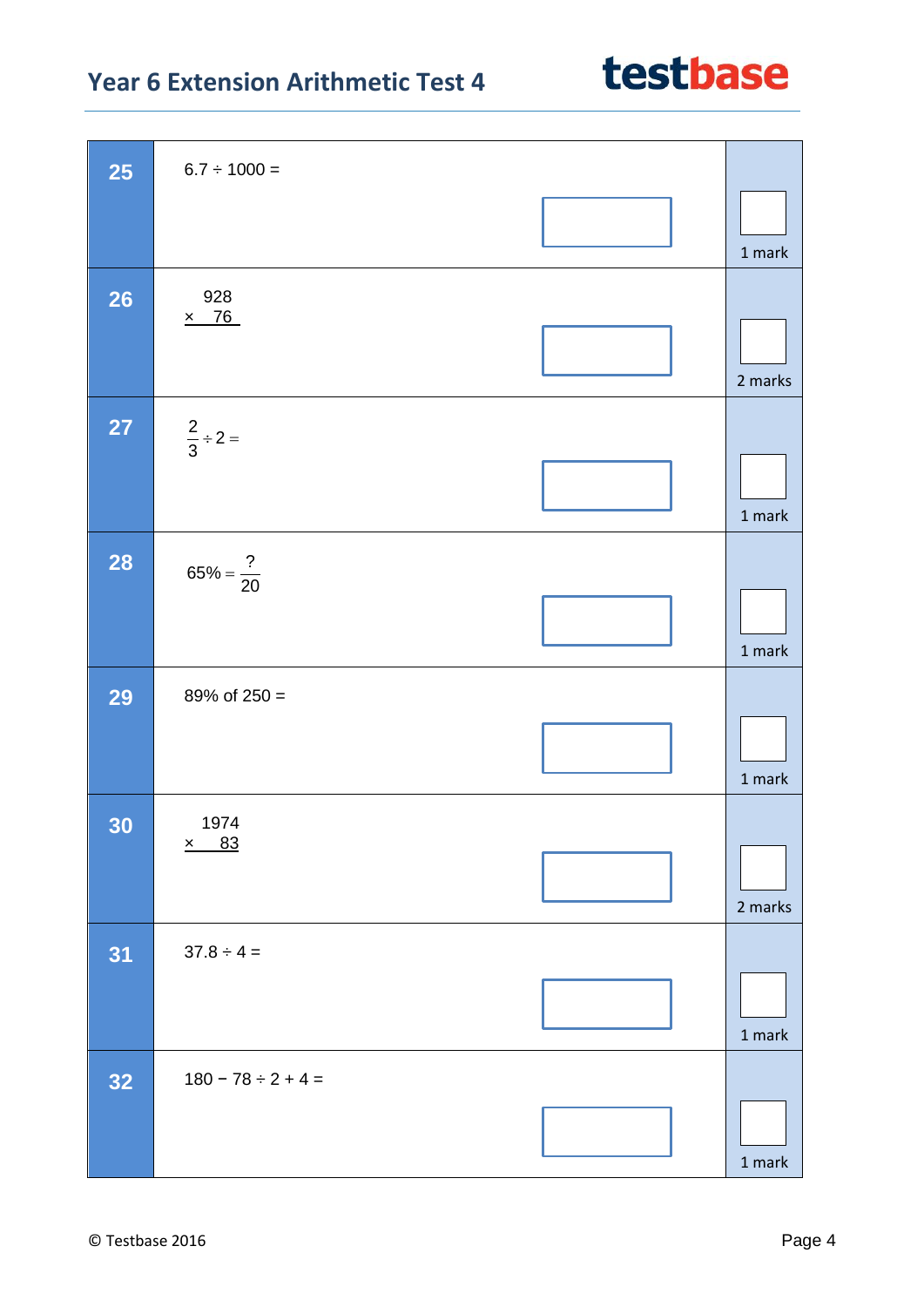| 33 | $rac{7}{6} - \frac{7}{10} =$ | $1$ mark |
|----|------------------------------|----------|
| 34 | $\frac{3}{7} \times 6 =$     | 1 mark   |
| 35 | $38\overline{)7990}$ =       | 2 marks  |
| 36 | $3\frac{1}{4}-1\frac{7}{8}$  | 1 mark   |
| 37 | $2\frac{3}{5} \times 4 =$    | $1$ mark |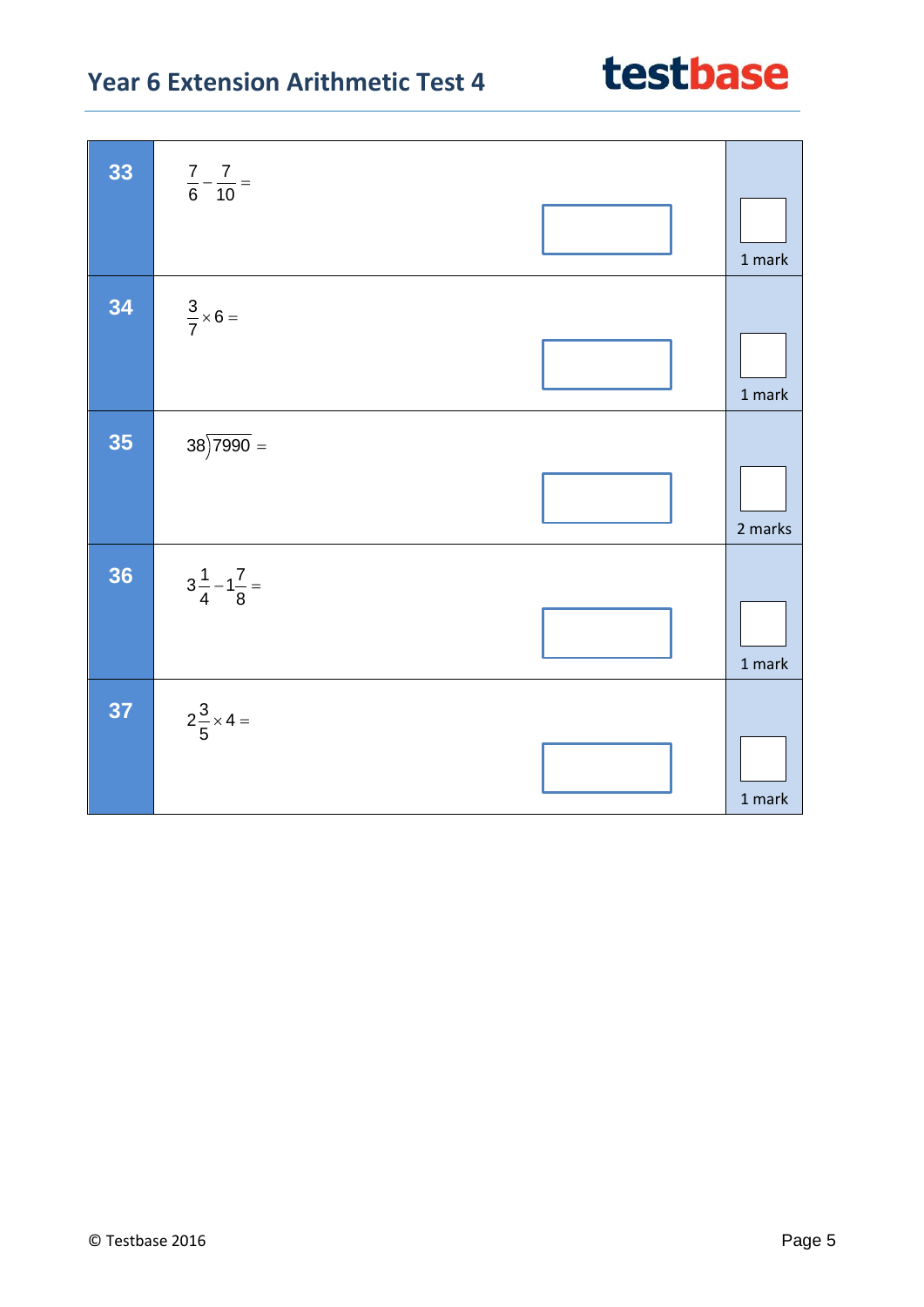#### **Mark scheme**

| 1.  | 374,000                 | $[1]$ | 21. | 190                                                                       | $[1]$ |
|-----|-------------------------|-------|-----|---------------------------------------------------------------------------|-------|
| 2.  | $-18$                   | $[1]$ | 22. | 6.3                                                                       | $[1]$ |
| 3.  | 834,342                 | $[1]$ |     | 23. $1\frac{3}{4}$ or equivalent                                          | $[1]$ |
| 4.  | 30<br>$\overline{100}$  | $[1]$ |     | e.g. $1\frac{9}{12}$ or $\frac{21}{12}$                                   |       |
| 5.  | 670,000                 | $[1]$ | 24. | 217.877                                                                   | $[1]$ |
| 6.  | 9,059                   | $[1]$ | 25. | 0.0067                                                                    | $[1]$ |
| 7.  | 15,999                  | $[1]$ | 26. | For 2 marks: 70,528<br>For 1 mark:                                        | $[2]$ |
| 8.  | 47,256                  | $[1]$ |     | 928<br>$\times$ 76                                                        |       |
| 9.  | 600                     | $[1]$ |     | 5568<br>64960                                                             |       |
| 10. | 312,217                 | $[1]$ |     | 70528<br>An error in one row, then added                                  |       |
| 11. | 460 rem 6 or equivalent | $[1]$ |     | correctly, or an error in the addition                                    |       |
|     | e.g. $460\frac{3}{4}$   |       |     | 27. $\frac{1}{3}$ or equivalent                                           | $[1]$ |
| 12. | 4,400                   | $[1]$ | 28. | $\frac{13}{20}$                                                           | $[1]$ |
| 13. | 6,370                   | $[1]$ | 29. | 222.5                                                                     | $[1]$ |
| 14. | 35,000                  | $[1]$ | 30. | For 2 marks: 163,842                                                      | $[2]$ |
| 15. | 11                      | $[1]$ |     | For 1 mark:<br>1974                                                       |       |
| 16. | 166                     | $[1]$ |     | $\times$ 83<br>5922                                                       |       |
| 17. | 23.004                  | $[1]$ |     | 157920<br>163842                                                          |       |
| 18. | 18.472                  | $[1]$ |     | An error in one row, then added<br>correctly, or an error in the addition |       |
| 19. | $\frac{1}{8}$           | $[1]$ | 31. | 9.45                                                                      | $[1]$ |
| 20. | 56,701                  | $[1]$ | 32. | 145                                                                       | $[1]$ |